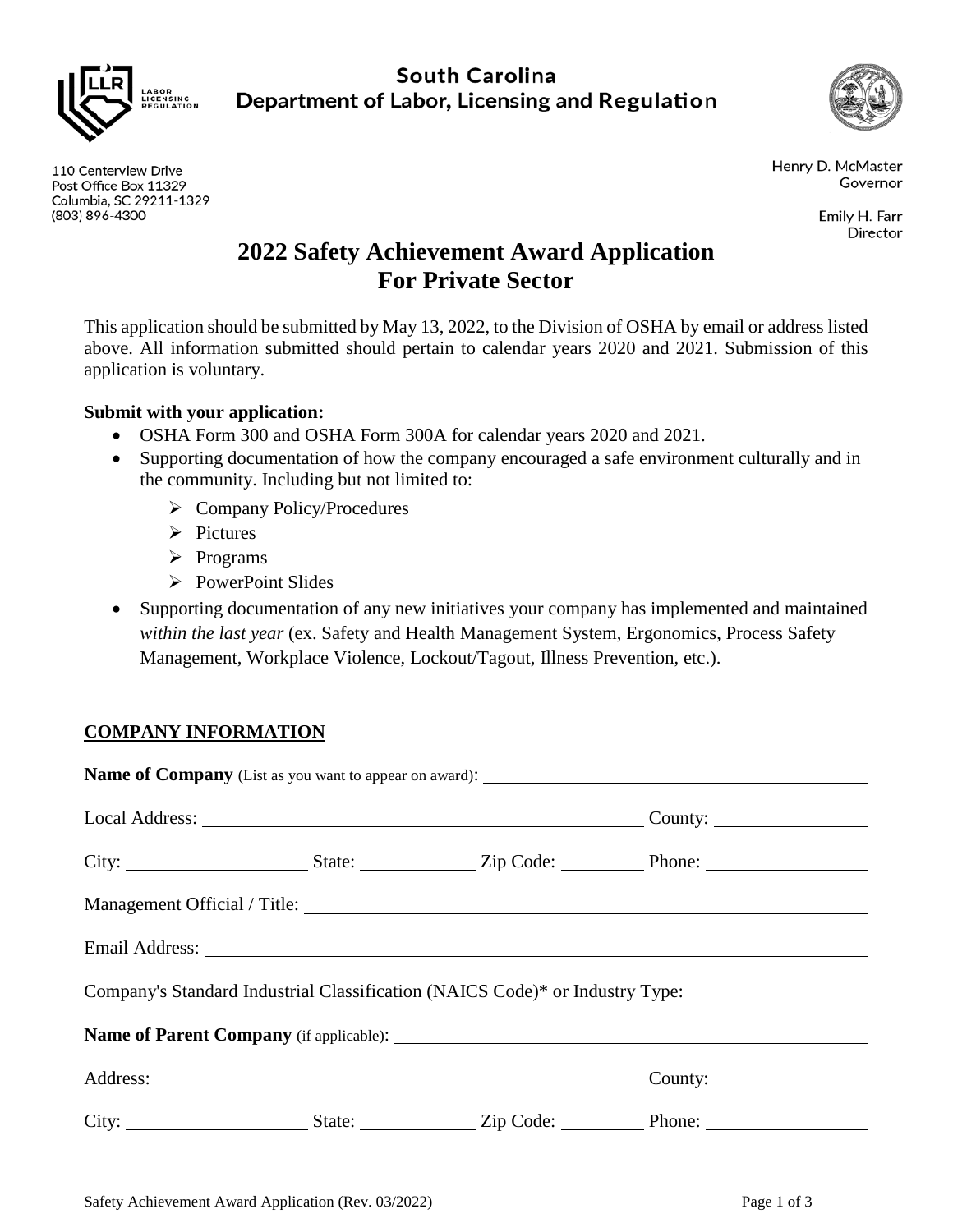|  |  | 1. Please describe your scope of work: |  |  |  |  |
|--|--|----------------------------------------|--|--|--|--|
|--|--|----------------------------------------|--|--|--|--|

| 2. |                                                               | Did your company have 100 or more full-time employees during 2020 and 2021?                                                                                                                                                                                                                                                                                                                                                                                                                                      |     |      | <b>YES</b> | <b>NO</b> |  |
|----|---------------------------------------------------------------|------------------------------------------------------------------------------------------------------------------------------------------------------------------------------------------------------------------------------------------------------------------------------------------------------------------------------------------------------------------------------------------------------------------------------------------------------------------------------------------------------------------|-----|------|------------|-----------|--|
|    |                                                               | If no, proceed to Question 6.                                                                                                                                                                                                                                                                                                                                                                                                                                                                                    |     |      |            |           |  |
| 3. |                                                               | <b>Employee Hours</b> (Please attach OSHA 300 and 300A logs):                                                                                                                                                                                                                                                                                                                                                                                                                                                    |     | 2020 | 2021       |           |  |
|    | a.                                                            | Average number of employees:                                                                                                                                                                                                                                                                                                                                                                                                                                                                                     |     |      |            |           |  |
|    | $\mathbf{b}$ .                                                | Total number of employee hours worked:<br>(You may multiply 4a. by the average number of hours worked by employees during the year to get the EH.)                                                                                                                                                                                                                                                                                                                                                               | EH: |      |            |           |  |
| 4. | <b>Incidence Rate</b> (Please attach OSHA 300 and 300A logs): |                                                                                                                                                                                                                                                                                                                                                                                                                                                                                                                  |     |      |            |           |  |
|    | a.                                                            | Total recordable cases:                                                                                                                                                                                                                                                                                                                                                                                                                                                                                          | TC: |      |            |           |  |
|    | $\mathbf{b}$ .                                                | Multiply TC by 200,000 and divide by EH<br>to find your company's incident rate (IR):                                                                                                                                                                                                                                                                                                                                                                                                                            | IR: |      |            |           |  |
| 5. |                                                               | Award Category (Check all statements which apply):                                                                                                                                                                                                                                                                                                                                                                                                                                                               |     |      |            |           |  |
|    | <b>Palmetto Shining Star</b>                                  |                                                                                                                                                                                                                                                                                                                                                                                                                                                                                                                  |     |      |            |           |  |
|    |                                                               | No fatalities or recordables during calendar year 2021 (TC = 0)                                                                                                                                                                                                                                                                                                                                                                                                                                                  |     |      |            |           |  |
|    |                                                               | A reduction of at least 40 percent in an employer's incidence rate between 2020 and 2021                                                                                                                                                                                                                                                                                                                                                                                                                         |     |      |            |           |  |
|    |                                                               | Company's incidence rate during calendar year 2021 was at least 75% below the 2020 South<br>Carolina incidence rate for company's NAICS. See column three entitled "Total recordable cases" in<br>the Table here:<br>http://www.scosha.llronline.com/BLS/injuryillness/2020/2020%20I&I%20Table%206.pdf<br>Totals include rate for industries not shown separately<br>$\bullet$<br>To obtain Incidence Rates for Industries or NAICs not listed, call 803-896-7673<br>If NAICs is unknown, call 803-896-7673<br>٠ |     |      |            |           |  |
|    |                                                               | Worked 1 million or more safe work hours without a lost time injury or illness in the last year.<br>Number of hours achieved:                                                                                                                                                                                                                                                                                                                                                                                    |     |      |            |           |  |
|    |                                                               |                                                                                                                                                                                                                                                                                                                                                                                                                                                                                                                  |     |      |            |           |  |
|    | <b>Rising Star</b>                                            |                                                                                                                                                                                                                                                                                                                                                                                                                                                                                                                  |     |      |            |           |  |
|    |                                                               | Company's incidence rate during calendar year 2021 was at least 75% below the 2020 national<br>incidence rate for company's NAICS. See column three entitled "Total recordable cases" in the Table<br>here: https://www.bls.gov/web/osh/summ1_00.htm                                                                                                                                                                                                                                                             |     |      |            |           |  |
|    | <b>Gleaming Star</b>                                          |                                                                                                                                                                                                                                                                                                                                                                                                                                                                                                                  |     |      |            |           |  |

## □ Less than 100 employees